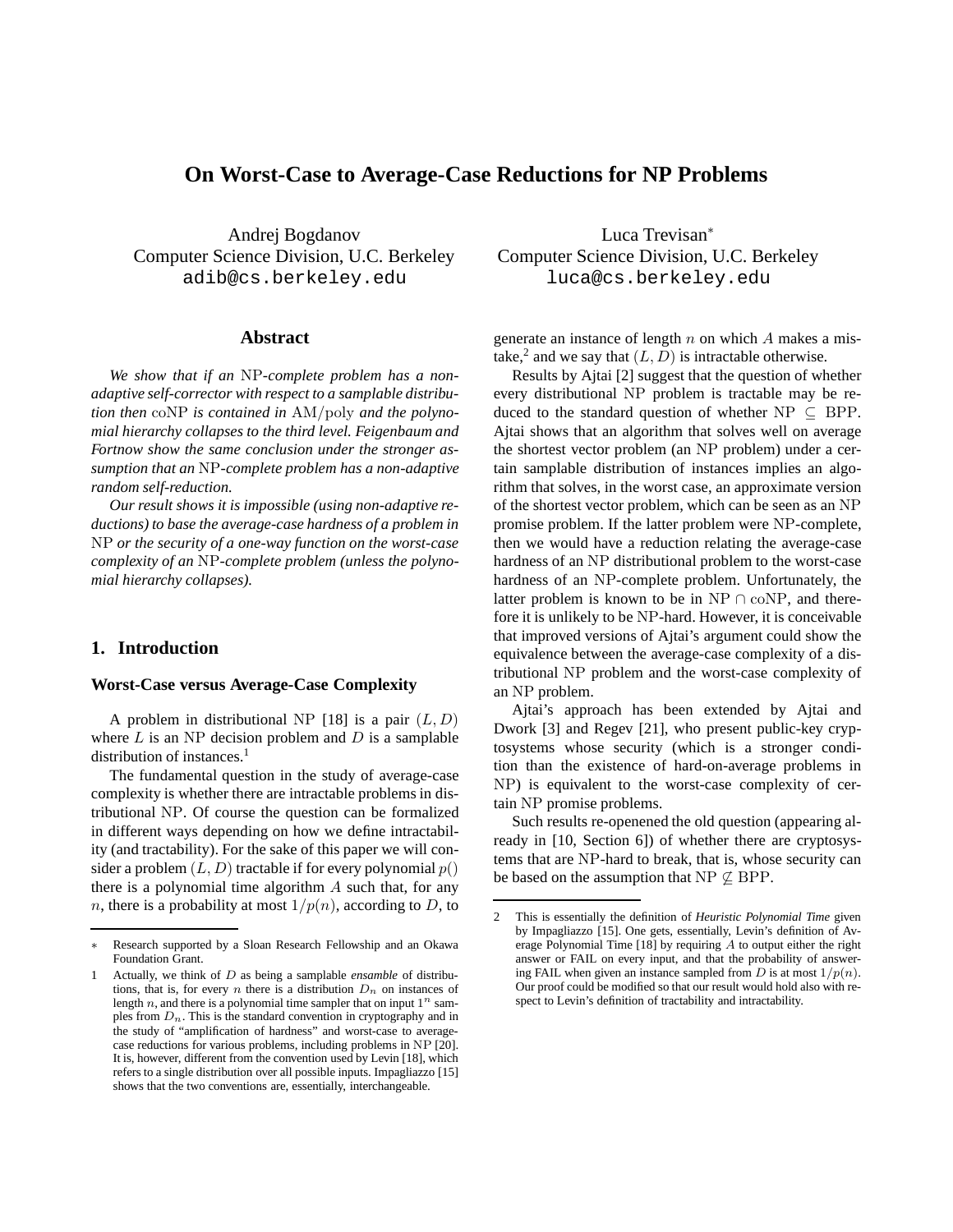# **Previous Work on Worst-case versus Average-case Complexity in NP**

As discussed in [15], we know oracles relative to which  $NP \nsubseteq P/poly$  but every distributional NP problem is tractable. Therefore, any proof that, say, "NP  $\not\subseteq$  BPP implies the existence of hard-on-average problems in NP" must use a non-relativizing argument.

Since Ajtai's arguments exploit properties of specific problems, it does not seem that relativization results apply to them.

Feigenbaum and Fortnow [11] consider the notion of *locally random reduction*, which is a natural way to prove that the average-case complexity of a given problem relates to the worst-case complexity of another one. A locally random reduction from a language  $L$  to a distributional problem  $(L', D)$  is a polynomial-time oracle procedure R such that  $R^{L'}$  solves R and, furthermore, each oracle query of  $R^{L'}(x)$ is distributed according to  $D<sup>3</sup>$ . Clearly, such a reduction converts a heuristic polynomial time algorithm for  $(L', D)$ (with sufficiently small error probability) into a BPP algorithm for L. If we could have a locally random reduction from, say, 3SAT to some problem  $(L', D)$  in distributional NP, then we would have proved that if NP  $\varphi$  BPP then distributional NP contains intractable problems.

Feigenbaum and Fortnow show that if there is a *non-adaptive* locally random reduction from a problem  $L$  to a problem  $(L', D)$  in distributional NP, then  $L$ is in  $coAM/poly = coNP/poly$ . In particular, if L is NP-complete, then  $NP \subseteq \text{coNP/poly}$  and the polynomial hierarchy collapses.

Locally random reductions are a natural notion, and they have been used to establish the worst-case to averagecase equivalence of certain PSPACE-complete and EXPcomplete problems.

# **Previous Results on Crpytography versus** NP**hardness**

Brassard [9] considers the question of whether there can be a *public key* cryptosystem whose security can be reduced to solving an NP-complete problem. Brassard argues that, under some assumptions on the key-generation algorithm and the encryption procedure, the problem of inverting the encryption is in NP  $\cap$  coNP, and therefore unlikely to be equivalent to an NP-complete problem. Goldreich and Goldwasser [12] revisited the issue more recently, and tried to remove some of the assumptions in Brassard's result. They showed that the existence of a reduction from an NPcomplete problem to the problem of breaking a public-key

cryptosystem would imply the collapse of the polynomial hierarchy (under some assumptions on the way the reduction works and/or on the key generation algorithm).

The results of Brassard [9] and of Goldreich and Goldwasser [12] refer to the complexity of breaking a cryptosystem for every message and for every key. Clearly, if even such a strong form of attack cannot be NP-hard (under certain assumptions) then neither can the weaker form of attack considered in standard definitions of security (in which the attacker only needs to distinguish the encryptions of two possible messages with noticeable probability). In the setting of *private* key encryption, however, this approach does not seem to work, and it seems necessary to specifically address the issue of the average-case complexity of attacking a construction. In particular, the possibility of private-key encryption is equivalent to the existence of one-way functions, and it is well known that there are "one-way functions" that are NP-hard to invert on all inputs.<sup>4</sup>

A generic reduction from an NP-complete problem to the problem of inverting a one-way function  $f$  would be an oracle procedure  $R$  such that for some polynomial  $p$  and for every oracle A that inverts f on a  $1 - 1/p(n)$  inputs of length n, we have that  $R^A$  is a BPP algorithm for 3SAT. The techniques of Feigembaum and Fortnow imply that if  $R$ is non-adaptive, and if all of its oracle queries are done according to the same distribution (that depends only on the length of the input), then the existence of such a reduction implies that the polynomial hierarchy collapses.

As we explain below, our results show the same conclusion without the assumption on the distribution of the queries made by  $R^A$ . (But we still need the assumption that the queries are non-adaptive.)

#### **Our Result**

We say that a language  $L$  has a worst-case to averagecase reduction with parameter  $\delta$  to a distributional problem  $(L', D)$  if there is a reduction R (say, realized by a probabilistic polynomial time algorithm) such that, for every oracle A that agrees with L' on inputs of probability mass  $1-\delta$ according to D on each input length,  $R^A$  solves L on every input.

If  $L$  and  $L'$  are the same language, then the reduction is called a self-corrector, a notion independently introduced by Blum and others [7] and by Lipton [19] in the context of program checking [5, 6].

As argued below, a locally random reduction is also a worst-case to average-case reduction and a random selfreduction is also a self-corrector, but the reverse need not be true.

<sup>3</sup> Or, rather, according to  $D_m$  where m depends only on the input length of x.

<sup>4</sup> For example, take the function that on input a 3SAT formula  $\phi$  and an assignment  $\alpha$ , outputs  $0.\phi$  if the formula is not satisfied by  $\alpha$ , and outputs  $1.\phi$  otherwise.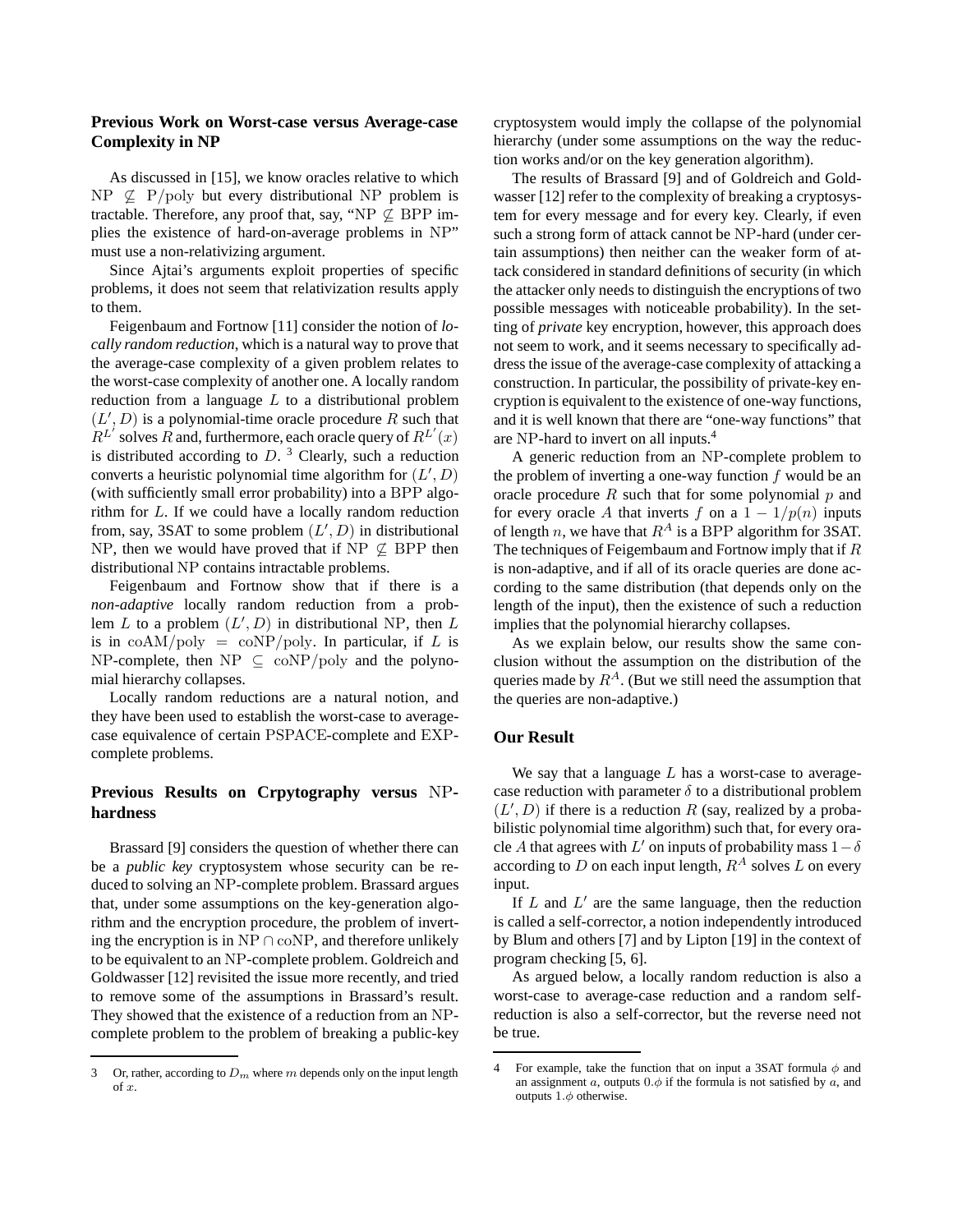In this paper we show that if there is a worst-case to average-case reduction with parameter  $1/\text{poly}(n)$  from an  $NP$ -complete problem  $L$  to a distributional NP problem  $(L, D)$ , then NP  $\subseteq$  coNP/poly and the polynomial hierarchy collapses.

In particular, if an NP-complete problem has a selfcorrector with respect to a samplable distribution, then the polynomial hierarchy collapses.

We first prove the result for the special case in which the distribution  $D$  is uniform.

Using a reductions by Impagliazzo and Levin [16] and by Ben-David and others [4], we show that the same is true even the reduction assumes a good-on-average algorithm for the *search* version of  $L'$ , and even if we measure average-case complexity for  $L'$  with respect to an arbitrary samplable distribution D.

The generalization to arbitrary samplable distributions and to search problems also implies that there cannot be any non-adaptive reduction from an NP-complete problem to the problem of inverting a one way function.

Our result also rules out non-adaptive reductions from an NP-complete problem to the problem of breaking a publickey cryptosystem. The constraint of non-adaptivity of the reduction is incomparable to the constraints in the results of Goldreich and Goldwasser [12].

It should be noted that the reductions of Ajtai, Dwork and Regev [2, 3, 21] are *adaptive*.

#### **Comparison with Feigenbaum-Fortnow [11]**

A locally random reduction  $R$  that makes  $q$  queries is also a worst-case to average-case reduction with parameter  $1/O(q)$ . Indeed, if A is an oracle that has agreement, say,  $1 - 1/4q$  with L', and we access the oracle via q queries, each uniformly distributed, there is a probability at least 3/4 that queries made to  $A$  are answered in the same way as queries made to  $L'$ .

On the other hand, the restriction that all queries must have the same distribution is quite strong, and one could imagine reductions where the distribution of the queries is somewhat dependent on the input, as long as, for every small subset of possible queries, a majority of the queries land outside of the subset with high probability. Furthermore, locally random reductions lack nice closure properties. We would like to say that if solving  $L$  in the worst case is reducible to solving  $L'$  on a  $1-\delta$  fraction of inputs, and if solving  $L'$  on a  $1 - \delta$  fraction of inputs is reducible to solving  $L''$  on a  $1 - \delta'$  fraction of inputs, then solving L in the worst case is reducible to solving  $L''$  on a  $1 - \delta'$  fraction of inputs. Reductions among distributional problems [18] typically produce instances for the target problem that are not necessarily uniformly distributed, but just have a distribution that is *dominated* by the uniform distribution (that is,

no instance is produced with a probability more than polynomially larger than in the uniform distribution.)

For this reason, it is interesting, for starters, to have a generalization of the result of Feigenbaum and Fortnow to the case of a reduction R such that  $R^{L'}$  computes L, and each oracle query is made with a probability at most polynomially larger than in the uniform distribution. We could call such reductions *smooth random reductions*. However it seems more interesting to just drop all restrictions on the distribution of the queries of  $R$ , and just impose the condition that we are interested in: that  $R$  works when given any oracle that solves  $L'$  well on average.

Readers who are familiar with the following notions may have noted that the relation between locally random reductions and our notion of worst-case to average-case reduction is similar to the relation between one-round private information retrieval and locally checkable codes. In one-round private information retrieval, a user is given oracle access to the encoding of a certain string, and wants to retrieve one bit of the string by making a bounded number of queries; the restriction is that the  $i$ -th query must have a distribution independent of the bit that one is interested in. In a locally checkable code, a decoder is given oracle access to the encoding of a certain string, and the encoding has been corrupted in a  $\delta$  fraction of places; the decoder wants to retrieve a bit of the original string by making a bounded number of queries. The notion of a smooth code, which is the analogue of a smooth random reduction, has also been studied. In a smooth code, a decoder is given oracle access to the encoding of a certain string, and wants to retrieve one bit of the string by making a bounded number of queries; the restriction is that the distribution of each query should be dominated by the uniform distribution.

For unbounded users/decoder the three notions have been shown equivalent [17, 13], but the same methods do not work in the computationally bounded setting studied in this paper. One step in our proof is, however, inspired by the techniques used to show this equivalence.

#### **Our Proof**

As in the work of Feigenbaum and Fortnow, we use the fact that problems in coAM/poly cannot be NP-complete unless the polynomial hierarchy collapses. So our goal is to show that if L is in NP and it has a  $1/\text{poly}(n)$  worst-case to average-case reduction to a language  $L'$  in NP, then  $L$  is also in coAM/poly.

We start by discussing the case in which  $D$  is the uniform distribution.

*The Feigenbaum-Fortnow protocol.* Let us first briefly review the proof of Feigenbaum and Fortnow. Given  $x$ , a prover wants to prove that  $R^{L'}(x)$  rejects, where R makes q non-adaptive queries, each uniformly distributed. The (non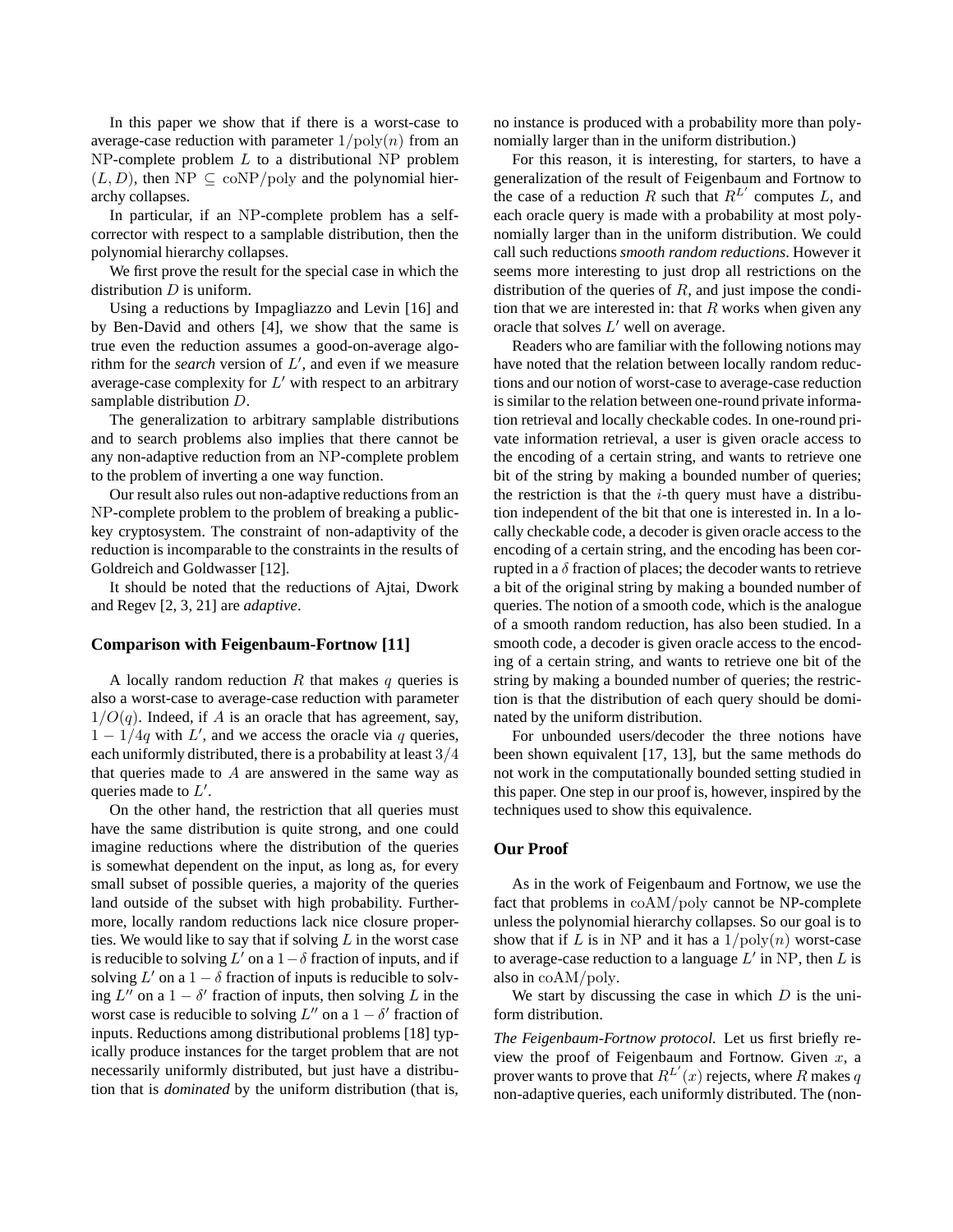uniform) verifier generates  $k$  independent computations of  $R^{L'}(x)$  and sends to the prover all the kq queries generated in all the  $k$  runs. The prover has to provide all the answers, and certificates for all the YES answers. The verifier, nonuniformly, knows the overall fraction  $p$  of queries of  $R^{L'}(x)$ whose answer is YES and, if  $k$  is large enough, the verifier expects the number of YES answers from the prover to be concentrated around kqp, and it rejects if the prover gives fewer than  $kqp - O(q\sqrt{k})$  YES answers. A cheating prover can only cheat by sayng NO on a YES instance, and canand only show by saying 1.0 on a 1.25 module, and can<br>not do so on more than  $O(q\sqrt{k})$ . If k is sufficiently larger than  $q$ , then with high probability either the verifier rejects or at least one of the k computations of  $R^{L'}(x)$  yields correct answers.

*Handling Smooth Reductions.* Notice that the Feigenbaum-Fortnow protocol can be used with every oracle procedure  $R^{L'}(x)$ , provided that given x we can get a good estimate of the average number of oracle queries of  $R^{L'}(x)$  that are answered YES. Suppose that  $R$  is a smooth random reduction, that is, each possible query is generated with probability at most polynomially larger than in the uniform distribution. We devise a *hiding protocol* in which the verifier either rejects or gets a good estimate of the fraction of queries of  $R^{L'}(x)$  that are answered YES. We pick at random a query y of  $R^{(1)}(x)$ , that is, we select randomness for  $R^{(1)}(x)$ , we get q queries, and pick at random one of them. Then we "immerse"  $y$  in a random position in a sequence of  $k$  random elements of  $L$  of the same length, and we give the sequence to the prover. The prover has to say which of the elements in the sequence is a YES instance, and give a certificate for each of them; it is also required to give at least  $pk - O(\sqrt{k})$  certificates, where p is the fraction of elements of L of that length that are YES instances (the verifier is given  $p$  non-uniformly). A cheating prover can give at most  $O(\sqrt{k})$  wrong answers and, roughly speaking, if k is large enough, more than  $\sqrt{k}$  elements of the sequence look like queries of  $R^{(1)}(x)$ . With high probability, either the verifier rejects or it gets the right answer for  $y$ . Repeating the process in parallel many times gives a good estimate of the fraction of queries that are answered YES. This argument is already powerful enough to generalize the result of Feigenbaum and Fortnow to smooth reductions.

*Handling General Reductions.* Let  $R$  be an arbitrary  $\delta$ worst-case to average-case reduction from  $L$  to  $L'$  such that  $R^{(1)}(x)$  makes q queries of length m. Intuitively, we would like to convert  $R$  to a smooth reduction as follows: fix a threshold  $t = q/\delta$ , then for every query made by  $R^{(1)}(x)$  compute the probability that that query be generated by  $R^{(1)}(x)$ . Call a possible query "heavy" if it is generated with probability more than  $t/2^m$  be the reduction, and "light" otherwise. Ask light queries to the oracle, and do not ask the heavy ones, but proceed as if the heavy ones had been answered NO. Let  $R'$  be this modified procedure. Then

 $R^{tL'}(x)$  behaves like  $R^A(x)$  where A differs from L' only on the queries that have a probability more than  $t/2^m$  of being generated, so that A agrees with L' on at least a  $1 - \delta$ fraction of inputs, and  $R^{tL'}(x)$  works with high probability. Furthermore,  $R'$  is smooth by construction.<sup>5</sup> The problem is that it is hard to compute, or even to prove in an AM protocol, the exact value of the probability that a given query be asked by  $R$ . We will settle for approximations, and, roughly speaking,  $R'$  will ask a query y to the oracle if the probability of y is less than  $t(1 - \epsilon)/2^m$  and will simulate a NO answer to y if the probability of y is more than  $t(1+\epsilon)/2^m$ , and we get in trouble when the probability is in the middle. By picking  $t$  at random in a certain range, instead of fixing it to  $\delta/q$ , we can make sure that with high probability there are few queries for which we get in trouble. Given a query y and a threshold  $t$ , the Goldwasser-Sipser [14] protocol can be used to prove that the  $y$  is "approximately heavy."<sup>6</sup> Unfortunately there is no good protocol to prove that  $y$  is an approximately light query. Instead, we show how to use the Aiello-Håstad [1] protocol to convince the verifier that the fraction of light queries is approximately some value  $\ell$ . Then the verifier runs a modified immersion protocol to estimate the fraction of heavy queries that are answered YES. In the modified immersion protocol, the prover receives a random query of  $R^{()}(x)$  immersed in a sequence or uniformly random strings. The prover has to provide a certificate for each YES instance, and also, for each string that is a heavy query of the protocol, a proof that it is a heavy query. Then the verifier can check that the fraction of queries identified as heavy is about  $1-\ell$ , and get a good estimate r of the fraction of heavy queries whose answer is YES. Finally, we run a modified Feigenbaum-Fortnow protocol in which we give to the prover the queries of k instantiations of  $R^{(1)}(x)$ . The prover has to provide certificates for all the YES instances, and proofs of heaviness for all the heavy queries. The verifier checks that about  $(1 - \ell)kq$  queries are claimed to be heavy, a fraction  $r$  of them has certificates, and proceed as if the non-heavy queries had been answered NO.

*General Distributions* D*, Search Problems, One-Way Functions.* So far we have described our results for the case in which  $D$  is a samplable distribution. We show that a reduction of Impagliazzo and Levin [16] implies that for every distributional NP problem  $(L, D)$  and bound  $\delta = 1/n^{O(1)}$ there is a non-adaptive probabilistic polynomial time oracle algorithm  $R$ , an NP language  $L'$ , and a bound  $\delta' = 1/n^{O(1)}$ such that for every oracle  $A$  that has agrees with  $L'$  on a  $1 - \delta'$  fraction of inputs,  $R^{L'}$  solves L on a subset of inputs of density  $1 - \delta$  under the distribution D.

<sup>5</sup> This is the way locally decodable codes are shown equivalent to smooth codes in [17].

<sup>6</sup> Formally, an honest prover succeeds with high probability if the probability of y is less than  $t(1 - \epsilon)/2^m$ , and a cheating prover fails with high probability if the probability of y is more than  $t/2^m$ .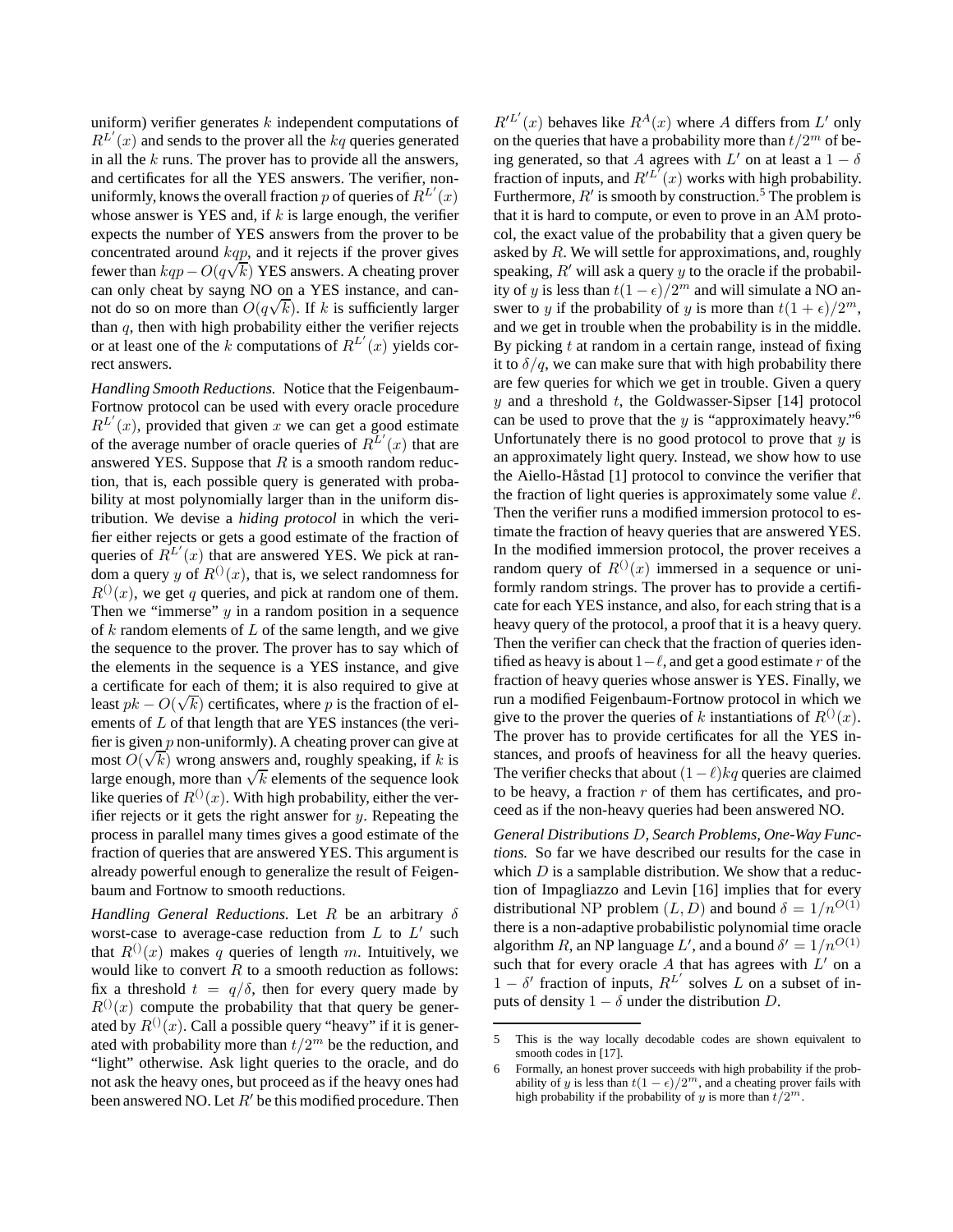This means that if there were a non-adaptive worst-case to average-case reduction with parameter  $1/\text{poly}(n)$  from a problem L to a distributional problem  $(L', D)$ , there would also be such a reduction from L to  $(L'', U)$ , where U is the uniform distribution and  $L''$  is in NP. By the previously described results, this would imply the collapse of the polynomial hierarchy.

A reduction by Ben-David and others [4] implies that for every distributional NP problem  $(L, U)$  there is a problem  $L'$  in NP such that an algorithm that solves the decision version of  $(L', U)$  on a  $1 - \delta$  fraction of inputs can be modified (via a non-adaptive reduction) into an algorithm that solves the search version of  $(L, U)$  on a  $1 - \delta \cdot \text{poly}(n)$ fraction of input. This implies that even if modify the definition of worst-case to average-case reduction so that the oracle A is supposed to solve the *search* version of the problem, our results still apply. In particular, for every polynomial time computable function  $f$ , the problem of inverting  $f$ well on average is precisely the problem of solving well on average a distributional NP search problem. Therefore our results also rule out the possibility of basing one-way functions on NP-hardness using non-adaptive reductions.

#### **2. Definitions and notation**

We use functional and set notation for boolean functions interchangeably; say if  $L: \{0,1\}^n \to \{0,1\}$ , then " $x \in L$ " is the same as " $L(x) = 1$ ".

By " $k$  parallel instantiations" of an  $r$  round protocol  $P$ , we mean a protocol  $P'$  which creates k statistically independent instantiations  $P_1, \ldots, P_k$  of P, and in its *i*th round runs the *i*th round of each  $P_j$ . At the end, P combines the outputs of the  $P_j$  according to a specified rule.

A *nonadaptive worst-case to average-case randomized reduction* from  $L$  to  $(L', D)$  with *average hardness*  $\delta$  (in short, a δ *worst-to-average reduction*) is a family of polynomial size circuits  $R = \{R_n\}$  such that: (1) On input  $x \in \{0,1\}^n$ , randomness  $r$ ,  $R_n(x; r)$  outputs strings  $y_1, \ldots, y_k$  and a circuit A, called the *decoder*. (2) For any  $L^*$  that is  $\delta$ -close to  $L'$  with respect to  $D$ ,

$$
\Pr_r[A(y_1,\ldots,y_k;L^*(y_1),\ldots,L^*(y_k)) = L(x)] > 2/3.
$$

Sometimes we denote the distributional problem  $(L', U)$ , where  $U$  is the uniform distribution, just by  $L'$ .

*Remarks.* The constant 2/3 can be made  $1 - 2^{-\Omega(k)}$  by parallel instantiation and taking majority at the end. We will assume this better bound from here on.

Without loss of generality, we may assume the number of strings  $k = \text{poly}(n)$  depends only on  $n = |x|$ , but not on the specific input  $x$ .

For notational convenience, we assume that all queries  $y_1, \ldots, y_k \in \{0, 1\}^m$  have the same length  $m = \text{poly}(n)$ 

that depends only on  $n$  but not on  $x$ . This assumption cannot be made without loss of generality, however all the proofs that we give can be generalized to the case of queries with different length, mostly by just replacing every mention of  $\{0, 1\}^m$  with the set of strings of length at most m, and every use of  $2^{-m}$  with  $2^{-m-1} + 1$ .

One may also ask what happens to "Las Vegas" reductions that are only required to run in *expected* polynomial time. By standard tricks, it is not difficult to see that the existence of  $\delta$  worst-to-average Las Vegas reductions implies the existence of  $\delta$  worst-to-average ordinary reductions.

We use  $\omega$  to denote a function that grows faster than any constant, and we will abuse notation by writing expressions like  $\omega + \omega = \omega$ ,  $\omega^2 = \omega$ , etc. "With high probability," or whp, means with probability  $1 - o(1)$ .

## **3. Preliminaries**

Here we outline two protocols and a sampling bound that will be used in the analysis.

#### **The Lower Bound Protocol**

Given an NP set  $S \subseteq \{0,1\}^n$  a bound s, we are interested in an AM protocol for the statement  $|S| \geq s$ . Consider the following protocol, due to Goldwasser and Sipser [14]:

- 1. Verifier: Choose a pairwise independent hash function  $h: \{0,1\}^m \to \Gamma$ , where  $|\Gamma| = s/k$ , and send h to the prover.
- 2. Prover: Send a list  $r_1, ..., r_l \in \{0, 1\}^m$ .
- 3. Verifier: If  $r_i \notin S$  for any i, reject. If  $l < (1 \epsilon/3)k$ , reject. If  $h(r_i) \neq 0$  for any i, reject. Otherwise, accept.

**Lemma 1.** *If*  $|S| \geq s$ *, there exists a prover that makes the verifier accept with probability*  $1-9/\epsilon^2 k$ *. If*  $|S| \leq (1-\epsilon)s$ *, no prover makes the verifier accept with probability more than*  $9/\epsilon^2 k$ *.* 

#### **The Upper Bound Protocol**

Suppose that the verifier of an AM protocol has access to a "secret"  $r$ , chosen uniformly at random from an NP set  $S \subseteq \{0,1\}^m$ . Can the verifier take advantage of her secret to verify a statement of the form  $|S| \leq s$ ? Consider the following protocol, due to Aiello and Håstad [1]:

- 1. Verifier: Choose a 3-wise independent hash function  $h: \{0,1\}^m \to \Gamma$ , where  $|\Gamma| = (s-1)/k$  and send the pair  $(h, h(r))$  to the prover.
- 2. Prover: Send a list  $r_1, ..., r_l \in \{0, 1\}^m$ .
- 3. Verifier: If  $r_i \notin S$  for any i, reject. If  $l > (1 + \epsilon/3)k$ or  $r \notin \{r_1, \ldots, r_l\}$ , reject. Otherwise, accept.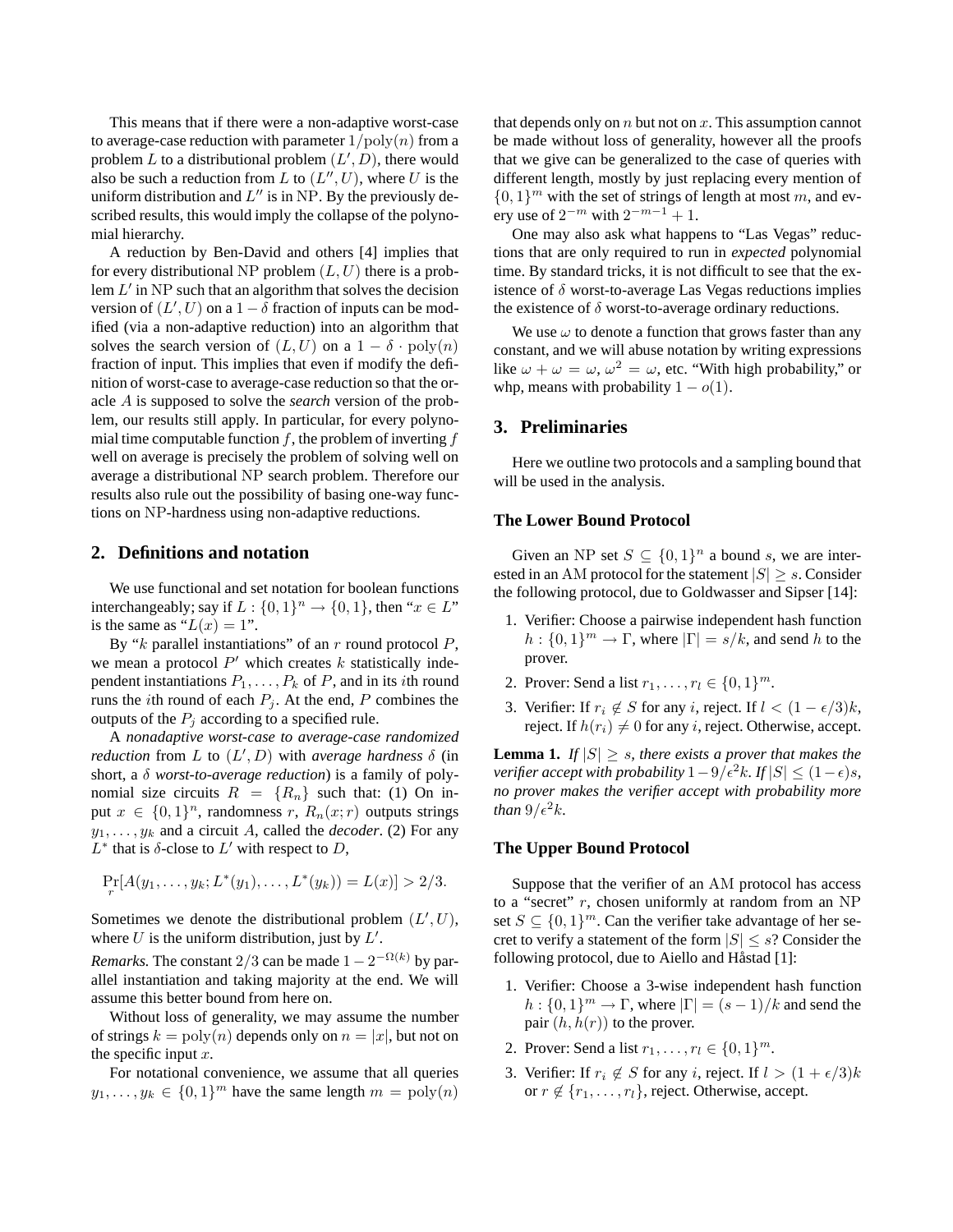**Lemma 2.** *If*  $|S| \leq s$ , there exists a prover that makes the *verifier accept with probability*  $1 - 9/\epsilon^2 k$ *. If*  $|S| > (1 + \epsilon^2)k$  $\epsilon$ )s, no prover makes the verifier accept with probability  $1+$  $9/\epsilon^2 k - \epsilon/6$ .

At a first glance, this protocol may not seem very useful, as the completeness-soundness gap is very narrow. However, suppose we fix  $\epsilon$  and want to apply t iterations of the protocol. Then choosing  $k = \omega(t/\epsilon^2)$  will ensure that, with high probability, a good prover will never make the verifier reject. On the other hand, a crooked prover may cheat by more than an  $\epsilon$  fraction only on about  $O(1/\epsilon)$  of the t iterations. For t large enough, this becomes a negligible fraction of the total number of iterations. In our application of the protocol, we will be able to tolerate such a small fraction of errors.

#### **Additive bounds for random sampling**

The following lemma is an easy consequence of the Chernoff bound:

**Lemma 3.** *Let*  $\epsilon$  < 1,  $T \subseteq \Omega$ ,  $\mathcal{R}$  *a* distribution on  $\Omega$ ,  $\mathcal{R}(T) = p$  and S an  $N > 3\log(\eta/2)/\epsilon^3$  element ran*dom sample from*  $\Omega$ *, drawn from*  $\mathcal R$ *. With probability*  $1 - \eta$ *,*  $|S \cap T|/N \in p \pm \epsilon$ .

In most applications here we set  $\eta = o(1)$ , so that the estimate holds with high probability.

# **4. Proof Outline**

By a theorem of Boppana et al. [8], if  $coNP \subseteq$ AM/poly, then  $\Sigma_3 = \Pi_3$ . Therefore, assuming  $\Sigma_3 \neq \Pi_3$ , the lack of a  $\delta$  worst-to-average reductions from NP-hard L to some  $L' \in \mathbf{NP}$  will follow from the existence of an AM protocol for  $\overline{L}$ :

**Theorem 1.** *Let* L *be an* NP*-complete language under polynomial-time reductions,*  $L' \in \text{NP}$ ,  $\delta = n^{-O(1)}$ *. If there is a* δ *worst-to-average reduction from* L *to* L ′ *, then there is a* AM/poly *protocol* for  $\overline{L}$ .

Let  $R$  denote the reduction from the Theorem. Fix the input x, and let  $\mathcal{R}_i: \{0,1\}^m \to [0,1]$  denote the distribution on the *i*th query produced by  $R$  on input  $x$ . We will use  $|r|$  to denote the number of random bits used by the reduction. We use  $R(x; \cdot)$  to denote the randomized computation which, on input x, outputs  $y_1, \ldots, y_k$  and A. We call  $R(x; \cdot)$  the *instantiation* of R on x.

Without loss of generality, we may assume that the distributions  $\mathcal{R}_i$  are all equal. This is because the reduction  $R$  can apply a uniform random permutation to the queries  $y_1, \ldots, y_k$ , and have the decoder "disentangle" the permutation before it runs. Then the marginal distribution of every query becomes  $(\mathcal{R}_1 + \ldots + \mathcal{R}_k)/k \triangleq \mathcal{R}$ .

The coAM protocol for L will consist of three phases. In the first phase, we will look for a "threshold"  $t^* = O(\delta^{-1})$ such that  $Pr_{y \sim \mathcal{R}}[\mathcal{R}(y) < t^*2^{-m}]$  can be estimated within an inverse polynomial additive factor. In the second phase, we will use a "hiding protocol" to figure out a good estimate for the fraction of the queries  $y$  in  $L$  such that  $\mathcal{R}(y) < t2^{-m}$ . In the last phase, we will apply a variant of the Feigenbaum-Fortnow protocol for these queries.

Let  $G: \{0,1\}^{|r|} \to \{0,1\}^m$  denote the circuit that, on input r, computes  $R(x; r)$  and outputs the query  $y_1$ . When  $r$  is chosen uniformly at random, this circuit generates a query y sampled from  $\mathcal{R}$ .

# **5. The First Phase**

Let  $\Lambda(t) = \{y : \mathcal{R}(y) < t2^{-m}\}\$  and  $p(t) = \mathcal{R}(\Lambda(t)).$ We think of  $\Lambda(t)$  as a "ball of radius t." In this phase of the protocol, we look for a value of  $t$  such that a good lower bound on  $p(t)$  can be obtained. We will estimate  $p(t)$ by random sampling: Generate a sample  $y \sim \mathcal{R}$  and test if  $y \in \Lambda(t)$ . Since there is no easy way to establish if  $y \in \Lambda(t)$ , we will take advantage of the prover for this purpose. The upper and lower bound protocols will ensure that the prover cannot cheat by much without getting caught.

First an easy technical lemma. Let  $\epsilon = 1/\omega k$ .

**Lemma 4.** *Fix an arbitrary sequence*  $0 < t_0 < t_1 <$  $\ldots$  <  $t_l$  <  $2^m$ , where  $l = \omega/\epsilon$ . For i<sup>\*</sup> chosen uni*formly at random from* {1, . . . , l}*, with high probability,*  $p(t_{i^*}) \leq p(t_{i^*-1}) + \epsilon.$ 

We will apply the lemma to the sequence  $t_i \triangleq \delta^{-1}(1 +$  $(\epsilon/\omega)^i$ , so that  $t_i = O(\delta^{-1})$  for  $1 \le i \le \omega/\epsilon$ . We now present the first phase protocol:

- 1 Verifier: Let  $l = \omega/\epsilon^3$ . Choose  $r_1, \ldots, r_l$  uniformly and independently from  $\{0,1\}^{|r|}$ . Send  $y_j \triangleq G(r_j)$ for  $1 \leq j \leq l$  to the prover.
- 2 Prover: For each  $1 \leq j \leq s$ , send a claim  $\rho_j$  for the value  $2^{|r|} \mathcal{R}(y_j)$ .
- 3 Verifier: For each  $1 \leq j \leq s$ , initiate (in parallel) the upper bound protocol for the claim  $|G^{-1}(y_j)| \le \rho_j$ with parameter  $k = \omega^2/\epsilon^5$ . If any of the instances rejects, reject.
- 4 Verifier: For each  $1 \leq j \leq s$ , initiate (in parallel) the lower bound protocol for the claim  $|G^{-1}(y_j)| \ge \rho_j$ . If any of the instances reject, reject. Otherwise, choose  $i^*$  uniformly at random from  $\{1, \ldots, \omega/\epsilon\}$ , let  $t^* =$  $t_{i^*} = \delta^{-1} (1 + \epsilon/\omega)^{i^*}$  and set

$$
p^* = \frac{|\{j : \rho_j 2^{-|r|} < t^* 2^{-m}\}|}{l}.
$$

**Lemma 5.** *For every*  $x \in \{0,1\}^n$  *there exists a "good" prover for which, with high probability, at the end of the Step 4, the verifier has not rejected.*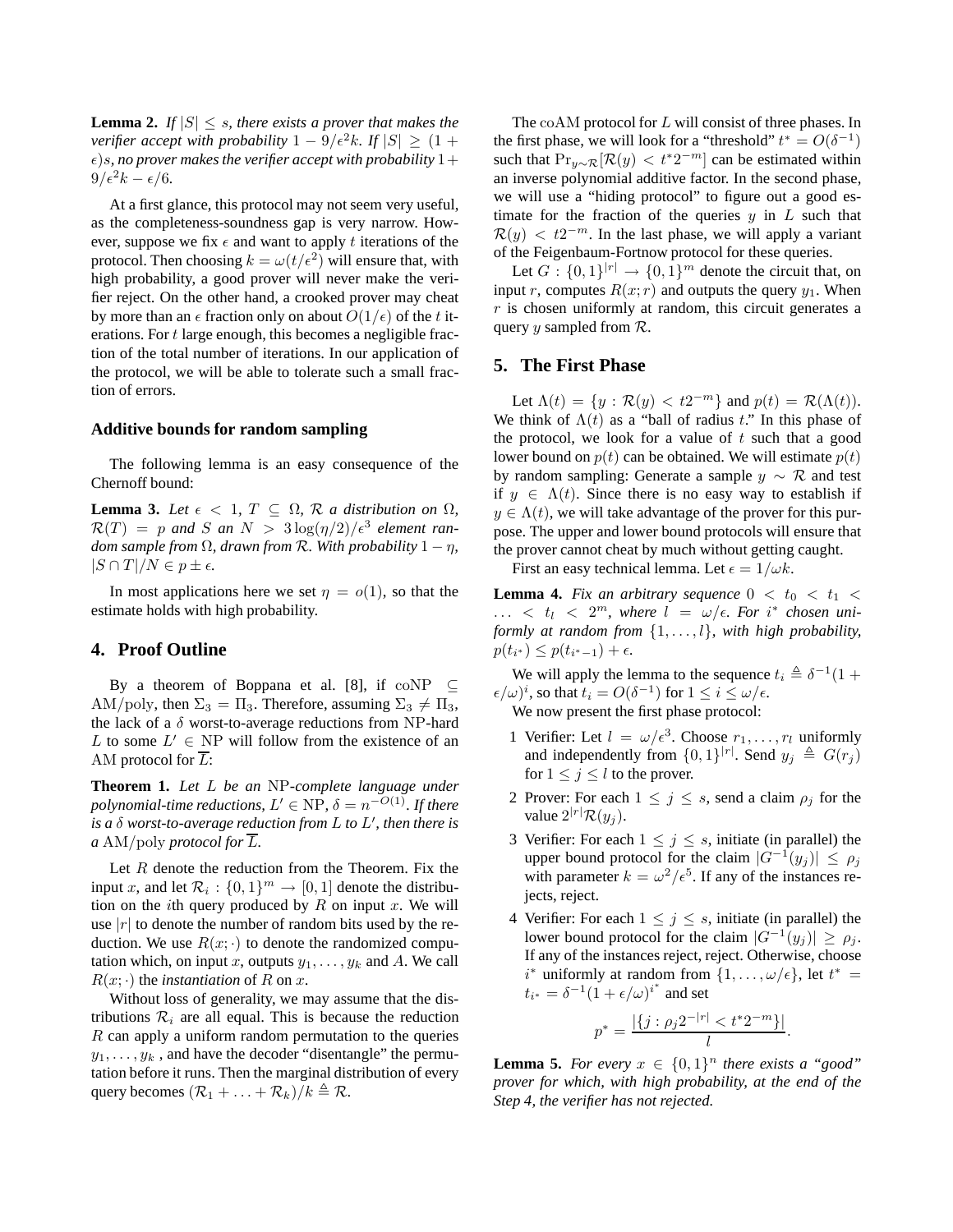*Proof.* This prover sends claims  $\rho_i = 2^{|r|} \mathcal{R}(y_i) =$  $|G^{-1}(y_j)|$ . By Lemma 2, each upper bound protocol instantiation succeeds (does not reject) with probability  $1 - 9\omega/\epsilon^2 k = 1 - 1/\omega l$ . There are l such instantiations, so with high probability all of them pass without causing a rejection. Similarly by Lemma 1, all of the lower bound protocol instantiations pass without causing a rejection. П

**Lemma 6.** *For every*  $x \in \{0,1\}^n$ , and for any prover, with *high probability, at the end of Step 3 either the verifier rejects or*  $p^* > p(t^*) - \epsilon$ *.* 

*Proof.* Suppose that the verifier does not reject. Intuitively, there are two ways the prover can cheat on any given query. It can either cheat "a little" by reporting some value  $\rho_i$  such that  $\rho_j > 2^{|r|} \mathcal{R}(y_i)$ , but  $\rho_j < (1 + \epsilon) 2^{|r|} \mathcal{R}(y_j)$ , or it can cheat by "a lot" by reporting a  $\rho_j$  which is "way off", i.e.,  $\rho_i \geq (1+\epsilon)2^{|r|}\mathcal{R}(y_i)$ . In the end, the samples  $y_i$  are used to obtain an estimate of  $p(t^*)$ . Our goal will be to show that, with high probability, neither way of cheating has a significant effect on our estimate for  $p(t^*)$ . In addition to the errors caused by the cheating behavior of the prover, we will also have to account for errors "coming from nature", namely those caused by deviations in random sampling.

Let  $C = \{j : \rho_j \geq (1 + \epsilon)2^{|r|} \mathcal{R}(y_j) \}$ . The set C represents the queries on which the prover "cheats a lot." We show that this set is rather small: By Lemma 2, if  $j \in C$ , then the jth protocol instantiation causes a rejection with probability >  $\epsilon/6\omega - 9\omega/\epsilon^2 k = \epsilon/\omega$ . By Markov's inequality, with high probability  $|C| < 1/\epsilon < \epsilon l$  provided the verifier doesn't reject.

We now consider the queries on which the prover can "cheat a little". These are the queries that fall into the set  $\Lambda(t_{i^*}) - \Lambda(t_{i^*-1})$ . Let  $J_i = \{j : y_j \in \Lambda(t_i)\}\$ and  $B = J_{i^*} - J_{i^*-1}$ . We show that, with high probability, the number of queries in  $B$  is a negligible fraction of  $l$ :

$$
|B| = |J_{i^*}| - |J_{i^*-1}|
$$
  
<  $(p(t_{i^*}) + \epsilon)l - (p(t_{i^*-1}) - \epsilon)l$  whp, by Lemma 3  
 $= (p(t_{i^*}) - p(t_{i^*-1}))l + 2\epsilon l$   
<  $3\epsilon l$  whp, by Lemma 4.

so that

$$
p^* = \frac{|\{j : \rho_j 2^{-|r|} < t^* 2^{-m}\}|}{l}
$$

$$
\geq \frac{|J_{i^*}| - |B| - |C|}{l} > p(t^*) - 5\epsilon. \quad \Box
$$

By a similar argument we can show:

**Lemma 7.** *For every*  $x \in \{0, 1\}^n$ *, and for any prover, with high probability, at the end of Step 4 either the verifier rejects or*  $p^* < p(t^*) + \epsilon$ *.* 

# **6. The Second Phase**

In the second phase of the AM protocol, we try to obtain an estimate for  $\mathcal{R}(L'')$ , where  $L''$  is the language  $L' \cap \Lambda(t^*)$ , i.e.,

$$
L''(y) = \begin{cases} L'(y) & \text{if } \mathcal{R}(y) \le t^* 2^{-m} \\ 0 & \text{otherwise.} \end{cases}
$$

The language  $L''$  is  $\delta$ -close to  $L'$ : The number of  $y \in \{0,1\}^m$  such that  $\mathcal{R}(y) > t^*2^{-m}$  can be at most  $t^{*-1}\delta 2^m \leq \delta 2^m$ , since R is a probability distribution. Therefore  $|L'' \oplus L'| \leq |\{0, 1\}^m - \Lambda(t^*)| \leq \delta 2^m$ .

Let  $U$  denote the uniform distribution on m bit strings. We assume that both the verifier and the prover know the probability  $p_{adv} = \Pr_{y \sim \mathcal{U}}[y \in L']$ . Let  $\alpha = \delta/\omega$ .

- 5 Verifier: Let  $l = \omega/\alpha \epsilon^3$ . Generate strings  $y_1, \ldots, y_l \in$  $\{0, 1\}^m$  as follows: For every  $1 \le j \le l$ ,
	- 5.1 Toss a coin  $t_j$ , which is 1 with probability  $\alpha$ , 0 with probability  $1 - \alpha$ .
	- 5.2 If  $t_j = 1$ , choose  $y_j \sim \mathcal{R}$ . If  $t_j = 0$ , choose  $y_j \sim$ U.

Let  $T = \{j : t_j = 1\}$ . Send the sequence  $y_1, \ldots, y_l$  to the prover.

- 6 Prover: For each  $1 \leq j \leq l$ , send a claim  $a_j \in \{0, 1\}$ for the statement  $y_j \in L'$ . If  $a_j = 1$ , send an NP certificate for your claim. For each  $j$ , send a claim  $b_j \in \{0,1\}$  for the statement  $\mathcal{R}(y_j) \geq t^*$ . Let  $A^* =$  $\{j : a_j = 1\}, B^* = \{j : b_j = 1\}.$
- 7 Verifier: For each  $1 \leq j \leq l$ , if  $j \in B \cap T$ , initiate the lower bound protocol for the claim  $|G^{-1}(y_j)| \ge$  $2^{|r|} \mathcal{R}(y_j)$ . Perform the following tests:

7.1 If 
$$
|A^* \cap \overline{T}|/|\overline{T}|
$$
  $\geq$   $p_{adv} - \alpha \epsilon$ , reject.

- 7.2 If  $|\overline{B}^* \cap T|/|T| \notin p^* \pm \epsilon$ , reject.
- 7.3 If any of the lower bound protocol instantiations fail, reject.

If all tests pass, set  $q^* \triangleq |A^* \cap \overline{B}^* \cap T|/|T|$ .

Let  $A = \{j : y_j \in L'\}$  and  $\overline{B}_i = \{j : y_j \in \Lambda(t_i)\}.$ By Lemma 3, with high probability  $|\overline{T}| > (1 - \alpha - \epsilon)l$  and  $|T| > (\alpha - \epsilon)l \ge \alpha l/2.$ 

**Lemma 8.** *For every*  $x \in \{0,1\}^n$  *there exists a "good" prover for which with high probability, the verifier has not rejected by the end of Step 7 and*  $q^* < \mathcal{R}(L'') + \epsilon$ *.* 

*Proof.* The good prover sends correct claims for all the queries; it gives answers  $a_i = L(y_i)$  and  $b_i = 1$  iff  $\mathcal{R}(y_j) \geq t^*$ . We show this prover is likely to pass all tests, using Lemma 3 on several occasions.

Test 7.1: Follows directly from Lemma 3.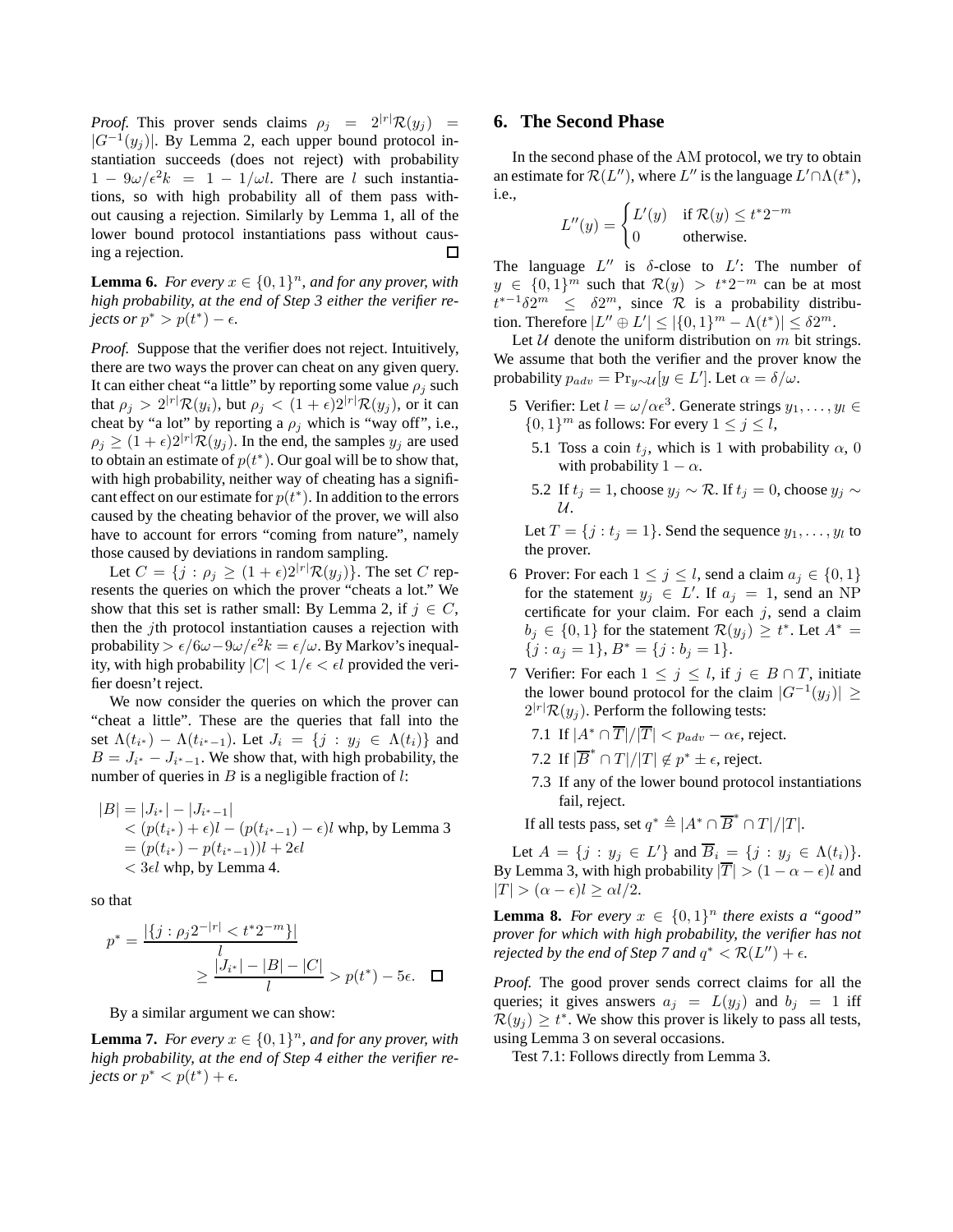Test 7.2: With high probability,  $|\overline{B}^* \cap T| \in (p(t^*) \pm \epsilon)|T|$ . By Lemmas 6 and 7,  $p(t^*) \in p^* \pm \epsilon$  with high probability, so that  $|\overline{B}^* \cap T|/|T| \in p^* \pm \epsilon$ .

Test 7.3: Follows from Lemma 1 (with high probability.) It remains to show that  $q^* < \mathcal{R}(L'') + \epsilon$ . First,  $A^* \cap \overline{B}^* =$  $A \cap \overline{B}_{i^*}$ , so that  $q^*$  is an unbiased estimator for the fraction of queries in T that fall into  $L \cap \Lambda(t^*) = L'$ , when the queries are drawn from R. Since the number of samples in T is at least  $\alpha l/2 > \omega/\epsilon^3$ ,  $q^* < \mathcal{R}(L') + \epsilon$ . ples in T is at least  $\alpha l/2 > \omega/\epsilon^3$ ,  $q^* < \mathcal{R}(L') + \epsilon$ .

**Lemma 9.** *For every*  $x \in \{0,1\}^n$ *, and for any prover, with high probability, the verifier either rejects by the end of Step*  $7 \text{ or } q^* > \mathcal{R}(L'') - \epsilon.$ 

First, note that the verifier cannot make any false "yes" claims; if  $a_i = 1$ , it must be that  $y_i \in L$ , otherwise the prover will detect a faulty NP certificate for  $y_i$ . So the verifier can only cheat by making false "no" claims. Let  $C = A - A^*$  denote the set of indices corresponding to these claims.

The main idea of the proof is to show that if  $|C \cap \overline{B}^* \cap T|$ is a significant fraction of  $|T|$ , the verifier is likely to reject. Suppose the opposite is true, i.e., the prover cheats on many queries in  $T$ . We will show that the prover cannot distinguish, with significant confidence, whether a query in  $\overline{B}^*$ came from T or from  $\overline{T}$ ; so if he cheats on many queries in  $\overline{B}_{\ast}^* \cap T$ , he will also end up cheating on a lot of queries in  $\overline{B}^* \cap \overline{T} \subseteq \overline{T}$ . But in this case the prover will get caught in Step 7.1.

**Lemma 10.** *For any choice of* C *made by the prover in Step*  $5$ , if  $|C \cap B_{i^*}| > 6$ α $\epsilon l$ , then with high probability,  $|C \cap T| > 6$  $2\alpha \epsilon l$ .

*Proof.* First we show that whenever  $j \in \overline{B}_{i^*}$ , the prover cannot tell if  $t<sub>j</sub> = 1$  based on its evidence with confidence over 1/2:

$$
\Pr[j \in T | y_1, \dots, y_l] = \Pr[j \in T | y_j] \\
= \frac{\Pr[y_j | j \in T] \Pr[j \in T]}{\Pr[y_j]} \\
\leq \frac{\Pr[y_j | j \in T] \Pr[j \in T]}{\Pr[y_j | j \notin T] \Pr[j \notin T]} \\
< \frac{\omega \delta^{-1} 2^{-m} \cdot \alpha}{2^{-m} \cdot (1 - \alpha)} = \frac{1}{2}.
$$

Even when conditioned on seeing  $y_1, \ldots, y_l$ , the events " $j \in T$ ", where  $j \in C \cap B_{i^*}$ , are independent. By a crude estimate, with high probability,  $|C \cap B_{i^*} \cap T| < 4\alpha\epsilon l$ , so that  $|C \cap T| \geq |C \cap B_{i^*} \cap T| > 2\alpha\epsilon l$ .

**Lemma 11.** *For every*  $x \in L$ *, and any prover, if the verifier survives Step 7, then*  $|(\overline{B}^* \oplus \overline{B}_{i^*}) \cap T| < \epsilon |T|$  *with high probability.*

*Proof.* Suppose the verifier survives Step 7. By Lemma 3, with high probability,  $|\overline{B}_{i^*} \cap T| \in (p(t^*) \pm \epsilon)|T|$  and  $|\overline{B}_{i^*-1} \cap T| \in (p(t_{i^*-1}) \pm \epsilon)|T|$ . By Lemma 4, with high probability,  $p(t^*)$  <  $p(t_{i^*-1})$  +  $\epsilon$ . Putting this together,  $|B_{i^*} \cap T| < |B_{i^*-1} \cap T| + 3\epsilon|T|.$ 

First we show that  $|(\overline{B}_{i^*} - \overline{B}^*) \cap T| < 3\epsilon |T|$ . By Lemma 1, with high probability,  $\overline{B}_{i^*-1} \cap T \subseteq \overline{B}^* \cap T$ , for otherwise the verifier wouldn't survive Step 7.3. It follows that

$$
\begin{aligned} |(\overline{B}_{i^*} - \overline{B}^*) \cap T)| \\ &\leq |\overline{B}_{i^*-1} - \overline{B}^* \cap T)| + |\overline{B}_{i^*} - \overline{B}_{i^*-1} \cap T| \\ &= |\overline{B}_{i^*} \cap T| - |\overline{B}_{i^*-1} \cap T| \\ &< 3\epsilon|T|. \end{aligned}
$$

Now we show that  $|(\overline{B}^* - \overline{B}_{i^*}) \cap T| < \epsilon |T|$ . Since the verifier survives Step 7.2, by Lemma 6 with high probability:

$$
|\overline{B}^* \cap T| \le (p^* + \epsilon)|T| \le (p(t^*) + \epsilon)|T|.
$$

On the other hand,

$$
|\overline{B}_{i^*} \cap \overline{B}^* \cap T| = |\overline{B}_{i^*} \cap T| - |(\overline{B}_{i^*} - \overline{B}^*) \cap T|
$$
  
> 
$$
(p(t^*) - \epsilon)|T| - 3\epsilon|T|
$$
  
= 
$$
(p(t^*) - \epsilon)|T|,
$$

so that

$$
|(\overline{B}^* - \overline{B}_{i^*}) \cap T| = |\overline{B}^* \cap T| - |\overline{B}_{i^*} \cap \overline{B}^* \cap T|
$$
  
< 
$$
< (p(t^*) + \epsilon)|T| - (p(t^*) + \epsilon)|T|
$$
  
< 
$$
< \epsilon|T|.
$$

*Proof of Lemma 9.* If  $|C \cap B_{i^*}| > 6\alpha\epsilon l$ , then by Lemma 10  $|C \cap \overline{T}| > 2\alpha \epsilon |\overline{T}|$  with high probability. By Lemma 3,  $|A \cap \overline{T}| \langle (p_{adv} + \alpha \epsilon) | \overline{T}|$  with high probability. Next,  $|A^* \cap \overline{T}| = |A \cap \overline{T}| - |C \cap \overline{T}| < (p_{adv} - \alpha \epsilon) |\overline{T}|$ , and Step 7.1 rejects.

Suppose  $|C \cap B_{i^*}| \leq 6\alpha\epsilon l$ . Then

$$
|A^* \cap \overline{B}^* \cap T|
$$
  
\n
$$
\geq |A^* \cap \overline{B}_{i^*} \cap T| - |(\overline{B}^* \oplus \overline{B}_{i^*}) \cap T|
$$
  
\n
$$
\geq (|A \cap \overline{B}_{i^*} \cap T| - |C \cap \overline{B}_{i^*}|) - |(\overline{B}^* \oplus \overline{B}_{i^*}) \cap T|
$$
  
\n
$$
\geq (R(L \cap \Lambda(t^*)) - \epsilon)|T| - 6\alpha \epsilon l - \epsilon|T|
$$
  
\n
$$
\geq (R(L') - \epsilon)|T|.
$$

### **7. The Third Phase**

The third phase is a variation of the Feigenbaum-Fortnow protocol for reductions with uniform marginal distributions.

8 Verifier: Let  $l = \omega \log k / \epsilon^3$ . Run l independent instances of the reduction  $R_n(x; \cdot)$ . Say the *i*th instance produces the circuit  $A^i$  and queries  $y_{i1}, \ldots, y_{ik} \in$  $\{0,1\}^m$ . Send the queries  $y_{ij}$ ,  $1 \le i \le l$ ,  $1 \le j \le k$  to the prover.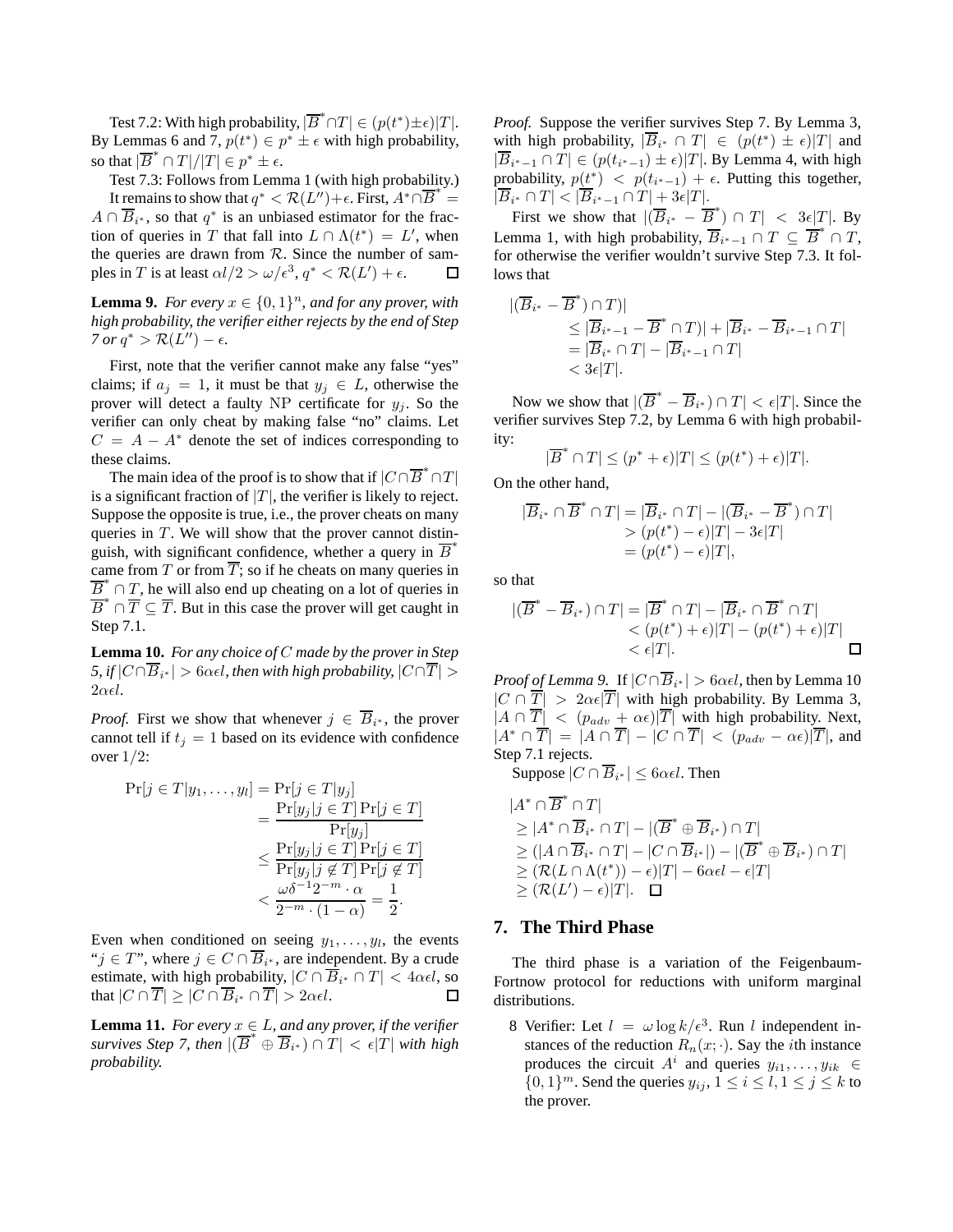- 9 Prover: For each pair  $i, j$ , send a claim  $a_{ij}$  for the statement  $y_{ij} \in L'$  (accompanied by an NP certificate, if  $a_{ij} = 1$ ) and a claim  $b_{ij}$  for the statement  $\mathcal{R}(y_{ij}) \geq t^*$ . Let  $A_j^* = \{i : a_{ij} = 1\}, B_j^* = \{i : b_{ij} = 1\}.$
- 10 Verifier: For each pair  $i, j$ , if  $b_{ij} = 1$ , initiate the lower bound protocol for the claim  $|\{r : G(r) = y_{ij}\}| \ge$  $2^{|r|}t^*$ . Let  $c_{ij} = a_{ij}(1 - b_{ij})$ . Perform the following tests:
	- 10.1 If for any  $j$ ,  $|\overline{B}_j^*$  $j^*|/l \not\in p^* \pm \epsilon$ , reject.
	- 10.2 If for any j,  $|A_j^* \cap \overline{B}_j^*$  $j^*|/l < q^* - \epsilon$ , reject.
	- 10.3 If for any *i*,  $A^{i}(y_{i1},...,y_{ik};c_{i1},...,c_{ik})$  accepts, reject.

If all tests pass, accept.

Let  $A_i = \{i : y_{ij} \in L\}, \overline{B}_i = \{i : \mathcal{R}(y_{ii}) < t^*\}.$ 

**Lemma 12.** *For every*  $x \notin L$ *, there exists a "good" prover that accepts with high probability by the end of Step 10.*

*Proof.* The good prover claims  $a_{ij} = L'(y_{ij})$  and  $b_{ij} = 1$ iff  $\mathcal{R}(y_{ij}) \ge t^*$ , for all pairs  $i, j$ . By Lemmas 6, 7 and 8, we may assume  $p^* \in p(t^*) \pm \epsilon$  and  $q^* < \mathcal{R}(L') + \epsilon$  with high probability. It is not difficult to check that this prover passes all Step 10 tests with high probability.  $\Box$ 

**Lemma 13.** *For every*  $x \in L$ *, and for any prover, with high probability, the verifier rejects by the end of Step 10.*

*Proof.* Assume the verifier passes all instances of Test 10.1 and Test 10.2. We show that, with high probability, Test 10.3 must reject for some  $i$ . There are two types of queries for which the prover can fool the verifier about membership in L': First, there are the queries that fall into  $\overline{B}_{j}^{*} \oplus \overline{B}_{j}$ , for which  $b_{ij}$  may be a lie. Then there are the queries in  $|(A_j - A_j^*) \cap \overline{B}_j^*$  $j<sub>j</sub>$ , for which  $b_{ij} = 0$  but  $a_{ij}$  may be a lie. Let  $C_j$  be the set of all possible lies:

$$
C_j = (\overline{B}_j^* \oplus \overline{B}_j) \cup ((A_j - A_j^*) \cap \overline{B}_j^*).
$$

As in the Feigebaum-Fortnow proof, the main idea is to show that for any fixed j,  $|C_j|/l < 1/k$ , so that there exists at least one  $i \notin C_1 \cup \ldots \cup C_k$ . For this i, it will follow that  $c_{ij} = L'(y_{ij})$  for all j, so that with high probability,  $A(y_{i1},..., y_{ik}; c_{i1},..., c_{ik}) = L(x) = 1$  and Test 10.3 rejects.

We bound  $|\overline{B}_j^* \oplus \overline{B}_j|$  in the same fashion as in Lemma 11; by that argument, we have  $|\overline{B}_j^* \oplus \overline{B}_j| < \epsilon l < l/2k$  with probability  $1 - 1/\omega k$ . For the other term,

$$
|(A_j - A_j^*) \cap \overline{B}_j^*|
$$
  
\n= |A\_j \cap \overline{B}\_j^\*| - |A\_j^\* \cap \overline{B}\_j^\*|  
\n< (|A\_j \cap \overline{B}\_j| + |\overline{B}\_j \oplus \overline{B}\_j^\*|) - |A\_j^\* \cap \overline{B}\_j^\*|  
\n< (R(L') + \epsilon)l + \epsilon l) - (q^\* - \epsilon)l  
\n= (R(L') - q^\*)l + \epsilon l  
\n< \epsilon l \text{ whp, by Lemma 9. } \square

# **8. Average-case complexity for arbitrary samplable distributions**

Let V be an NP-relation. We denote by  $L_V$  the NPlanguage corresponding to V, i.e.,  $L_V(x) = 1$  iff there exists a w such that  $V(x, w) = 1$ . A family of random functions  $F_n$ :  $\{0,1\}^n \rightarrow \{0,1\}^m$  is a  $\delta$ -approximate witness *oracle* for *V* with respect to distribution  $D$  if for all  $n<sub>i</sub>$ <sup>7</sup>

$$
\Pr_{x \sim \mathcal{D}, F} [V(x, F_{|x|}(x)) = L_V(x)] > 1 - \delta.
$$

We will omit the subscript of  $F$  when it is implicitly determined by the input length. Note that the definition implies the existence of a set S of measure  $\mathcal{D}(S) = 1 - 3\delta$  and for all  $x \in S$ ,

$$
\Pr_{F}[V(x, F_{|x|}(x)) = L_V(x)] > 2/3.
$$

Intuitively, S is the set of inputs where the oracle has a good chance of producing a witness for the input. As usual, the constant  $2/3$  is arbitrary, since if one has access to  $F$ , it can be queried  $k$  times independently in parallel to obtain a good witness with probability  $1 - 1/3^k$ .

Just as languages in NP represent decision problems, witness oracles represent search problems. For example, inverting a one-way function  $f: \{0,1\}^n \to \{0,1\}^n$  on a  $1 - \delta$  fraction of inputs amounts to finding an algorithm  $A: \{0,1\}^n \to \{0,1\}^n$  that is  $\delta$ -approximate for the relation  $V(y, x) \iff y = f(x)$  with respect to the distribution  $f(\mathcal{U})$ .

Using witness oracles, we can formalize the notion of nonadaptive reductions between search problems, as well as reductions from search to decision problems, and vice-versa. Let  $V, V'$  be NP relations and  $D, D'$  be arbitrary polynomial-time samplable distributions. A δ*-to-*δ ′ *average-to-average reduction* for search problems from  $(V, \mathcal{D})$  to  $(V', \mathcal{D}')$  is a family of polynomial-size circuits  $R = \{R_n\}$  such that: (1) On input  $x \in \{0,1\}^n$ , randomness  $r$ ,  $R_n(x; r)$  outputs strings  $y_1, \ldots, y_k$  and a "decoder" circuit A. (2) For any witness oracle  $F^*$  that is  $\delta'$ -approximate for  $V'$  with respect to  $\mathcal{D}', V(x, A(y_1, \ldots, y_k; F^*(y_1), \ldots, F^*(y_k))) = L_V(x)$ with probability  $1 - \delta$  over the choice of  $x \sim \mathcal{D}$  and  $F^*$ . The other two types of reductions are defined in similar fashion. A  $\delta'$  worst-to-average reduction is a 0-to- $\delta'$ average-to-average reduction.

**Theorem 2.** *Let* L *be a language that is* NP*-hard under polynomial-time reductions,* V ′ *be an* NP*-relation,* <sup>D</sup>′ *be an arbitrary polynomial-time samplable distribution, and*  $\delta = n^{-O(1)}.$  If there is a  $\delta$  worst-to-average reduction from L to V', then there is an  $AM/poly$  protocol for  $\overline{L}$ .

<sup>7</sup> Technically, a witness oracle is a distribution over function families  ${F_n}$ , but to simplify notation we will identify samples from this distribution with the distribution itself.